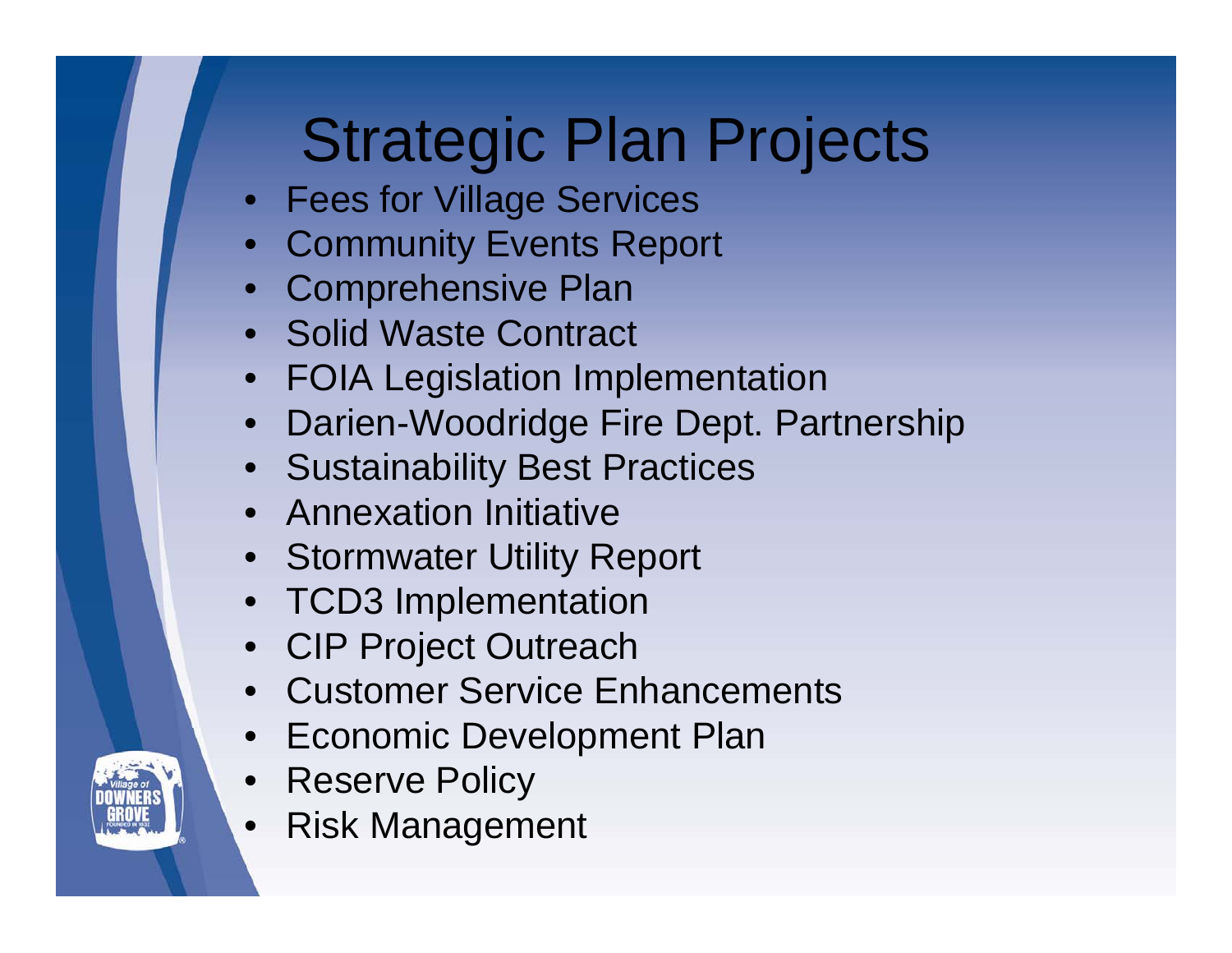|                             |                       | 2010 Strategic Plan Performance Goals |                |         |       |        |     |
|-----------------------------|-----------------------|---------------------------------------|----------------|---------|-------|--------|-----|
| Strat Plan Item Description | Name                  | Title                                 | Date Submitted | Status: | Green | Yellow | Red |
| <b>Fees for Services</b>    | <b>Brandon Dieter</b> | <b>Management Analyst</b>             | 3/17/10        |         |       |        |     |

By December 1, present **fee schedule & related code revisions** for Council consideration - to include fee change recommendations for FY2011

- Policy-oriented fee discussion with Council by Mar. 1

# **Project Narrative:**

This project will produce a User-Fee, License and Fine Umbrella Policy for Village Council consideration. The purpose of this User-Fee, License and Fine Umbrella Policy is to develop and implement a formalized method for comprehensively establishing, reviewing and regularly updating Village user-fees, licenses and fines. The User-Fee, License and Fine Umbrella Policy also sets forth the parameters within which staff will be operating when conducting its user-fee, license and fine review process in 2010. This review process shall serve as the basis for the recommended fee schedule and related code revisions which will be presented to the Village Council for consideration throughout the year.

# **Milestones/Objectives:**

 $\supseteq$  By March 1, submit User-Fee, License and Fine Umbrella Policy to Village Council for consideration *Status:* Complete

 $\supset$  Periodically submit departmental fee recommendations to the Village Council for consideration

*Status:* On-going throughout 2010

◆ By April 1, submit Village Manager's Office and Finance Department fee recommendations to Village Council for consideration *Status:* VMO and Finance Department fees will be submitted with Clerk's Office fees in April, 2010.

Â By May 1, submit parking fee recommendations to BNSF / Metra for approval

*Status:* Fee team evaluated three parking fee options. Presentation will be drafted and presented to full parking team.

Â By October 1, submit parking fee recommendations to Transportation and Parking Commission for review and consideration *Status:* 

● By December 1, submit parking fee recommendations to Village Council for consideration *Status:* 

Â By December 1, complete submission of departmental fee recommendations to Village Council. Complete comprehensive fee schedule. *Status:*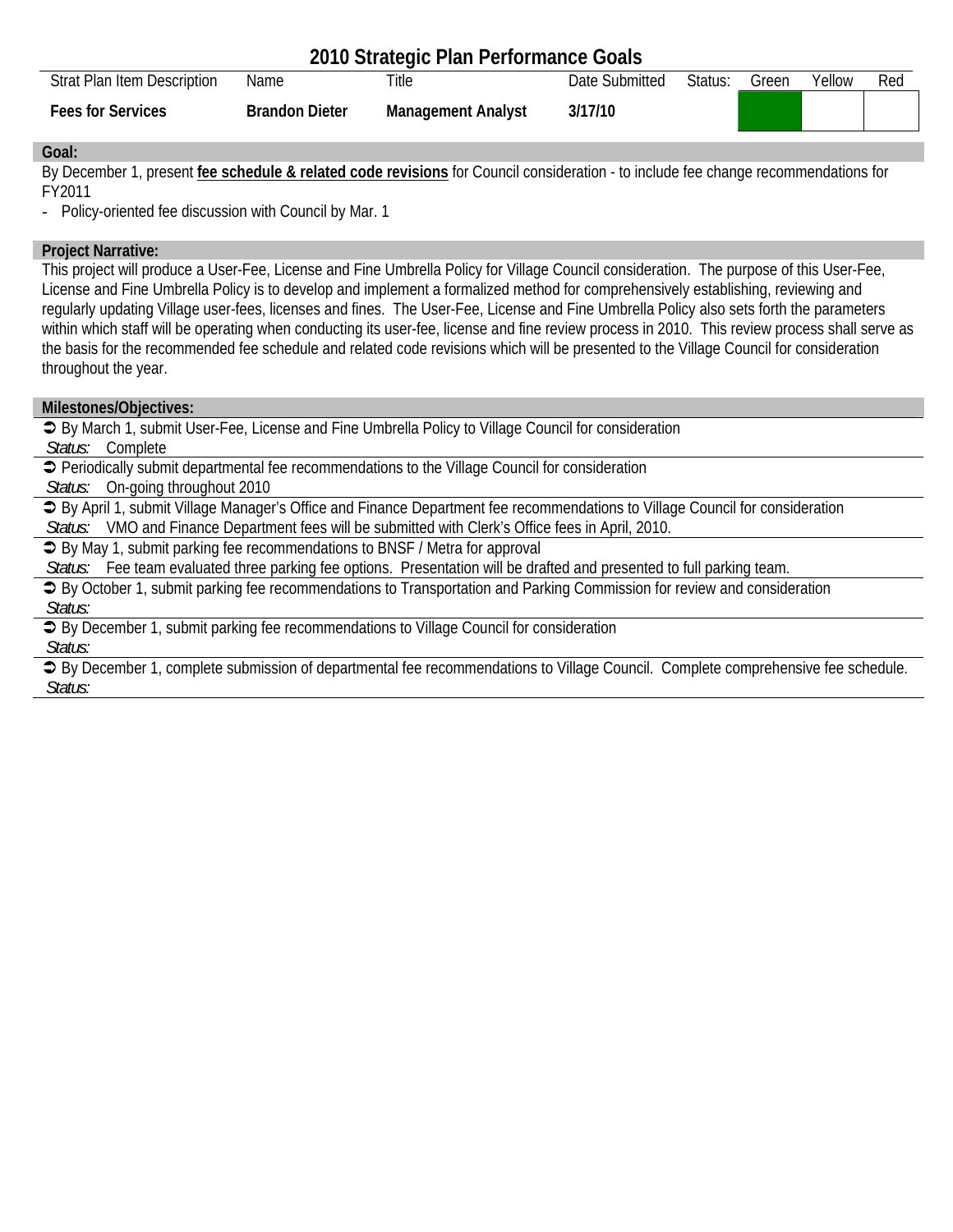# **2010 Strategic Plan Performance Goals**

| <b>Strat Plan Item Description</b>    | Name           | Title                          | Date Submitted | Status: | Green | Yellow | Red |
|---------------------------------------|----------------|--------------------------------|----------------|---------|-------|--------|-----|
| <b>Community Events</b><br>Transition | Mary Scalzetti | Director - Community<br>Events | 2/8/10         |         |       |        |     |

#### **Goal:**

Â By July 1, present **report with recommendations** to Council regarding Village's role in event coordination beginning in FY2011.

#### **Project Narrative:**

Conduct brainstorming exercise with Community Events Commission to explore all possibilities, opportunities and best practices with respect to future events model and the Village' role in community events. Analyze CEC data along with staff information and research to consider options for final recommendation. Work with CEC for final report recommendation to Council.

#### **Milestones/Objectives:**

 $\supset$  Community Events Commission meeting - Brainstorming session 1 of 3. Data gathering. December 15, 2009. *Status:* completed **■** Event model research –began January 15 *Status:* ongoing  $\supset$  In-house staff meetings – Event project -*Status:* ongoing Â Community Events Commission meeting - Brainstorming session 2 of 3. Data gathering. January 28, 2010. *Status:* completed Â Community Events Commission meeting - Brainstorming session 3 of 3. Issuance of first draft of Report & Recommendation for Community Events Model. *Status:* Completed the first of four discussions March 18, 2010 ● Community Events Commission meeting, April 15, 2010 - Event Model Discussion *Status:*  ● Community Events Commission meeting, May 20, 2010 - Event Model Discussion *Status:*  ● Community Events Commission meeting, June 17, 2010 – Event Model Recommendation *Status:*  **◯** Present to Village Council by July 13, 2010 *Status:*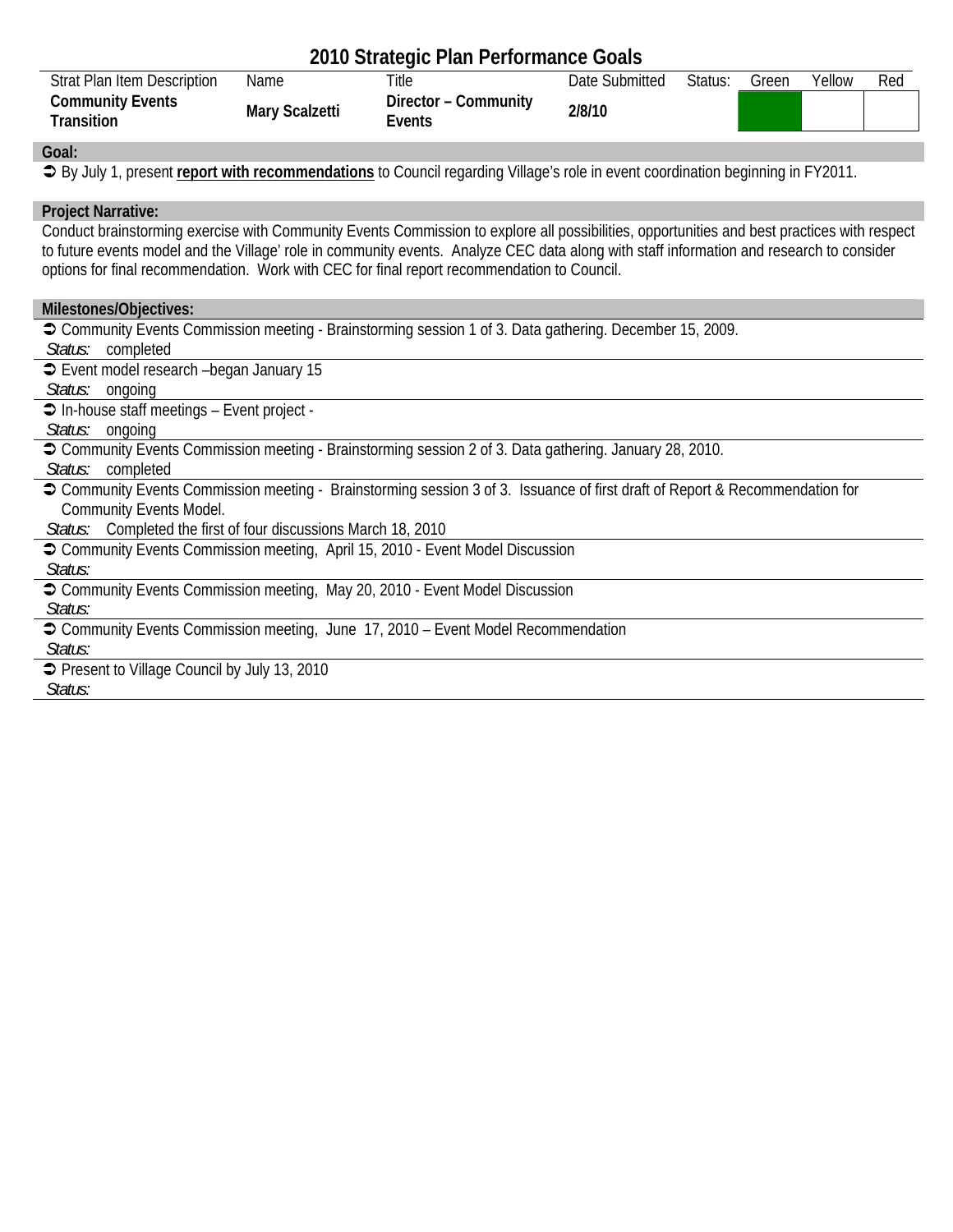|                                                                                                                                                                                                                                          |                       | 2010 Strategic Plan Performance Goals |                |         |       |        |     |
|------------------------------------------------------------------------------------------------------------------------------------------------------------------------------------------------------------------------------------------|-----------------------|---------------------------------------|----------------|---------|-------|--------|-----|
| Strat Plan Item Description                                                                                                                                                                                                              | Name                  | Title                                 | Date Submitted | Status: | Green | Yellow | Red |
| <b>Comprehensive Plan</b>                                                                                                                                                                                                                | <b>Tom Dabareiner</b> | Director - Community<br>Development   | 3/17/10        |         |       |        |     |
| Goal:                                                                                                                                                                                                                                    |                       |                                       |                |         |       |        |     |
| ○ Complete majority of meetings and develop draft comp plan by end of 2010, with final meetings in early 2011.                                                                                                                           |                       |                                       |                |         |       |        |     |
| <b>Project Narrative:</b>                                                                                                                                                                                                                |                       |                                       |                |         |       |        |     |
| Assist the consultant with meetings and preparation of a draft and final comprehensive plan, for adoption by the Council in January/February<br>2010. Project depended on completion of the TCD3 project, which wrapped up in late 2009. |                       |                                       |                |         |       |        |     |
| Milestones/Objectives:                                                                                                                                                                                                                   |                       |                                       |                |         |       |        |     |
| S Kick Off Meeting for the Comp Plan Committee - February 10, 2010                                                                                                                                                                       |                       |                                       |                |         |       |        |     |
| Status: Meeting held, significant follow-up ensued to add clarity to the tasks ahead                                                                                                                                                     |                       |                                       |                |         |       |        |     |
| → Existing Conditions and Trends – Centers on March 23, 2010 meeting                                                                                                                                                                     |                       |                                       |                |         |       |        |     |
| Status: Met with consultant in advance of meeting to clarify certain economic development data<br>→ Continued discussion of Existing Conditions and Trends, Focus on Completing Econ Dev Chapter draft – 3rd Tuesday, April              |                       |                                       |                |         |       |        |     |
|                                                                                                                                                                                                                                          |                       |                                       |                |         |       |        |     |
| Status:                                                                                                                                                                                                                                  |                       |                                       |                |         |       |        |     |
| Overall Plan Goals and Objectives Drafted - May 2010<br>Status:                                                                                                                                                                          |                       |                                       |                |         |       |        |     |
| → Drafts considered of subarea plans - June 2010                                                                                                                                                                                         |                       |                                       |                |         |       |        |     |
| Status:                                                                                                                                                                                                                                  |                       |                                       |                |         |       |        |     |
| The Drafts considered of subarea plans - July 2010                                                                                                                                                                                       |                       |                                       |                |         |       |        |     |
| Status:                                                                                                                                                                                                                                  |                       |                                       |                |         |       |        |     |
| → Community discussion of subarea plans - August 2010                                                                                                                                                                                    |                       |                                       |                |         |       |        |     |
| Status:                                                                                                                                                                                                                                  |                       |                                       |                |         |       |        |     |
| → Village-wide plan element discussion - September 2010                                                                                                                                                                                  |                       |                                       |                |         |       |        |     |
| Status:                                                                                                                                                                                                                                  |                       |                                       |                |         |       |        |     |
| Community discussion o Village-wide plan elements - October 2010                                                                                                                                                                         |                       |                                       |                |         |       |        |     |
| Status:                                                                                                                                                                                                                                  |                       |                                       |                |         |       |        |     |
| ● Committee review/discussion/recommend Draft Plan to Plan Commission - November 2010 or Special Meeting December 2010<br>Status:                                                                                                        |                       |                                       |                |         |       |        |     |
| → Plan Commission – Considers and recommends Draft Plan approval to Council – January 2011                                                                                                                                               |                       |                                       |                |         |       |        |     |
| Status:                                                                                                                                                                                                                                  |                       |                                       |                |         |       |        |     |
| Council considers/approves Comp Plan - January/February 2011                                                                                                                                                                             |                       |                                       |                |         |       |        |     |
| Status:                                                                                                                                                                                                                                  |                       |                                       |                |         |       |        |     |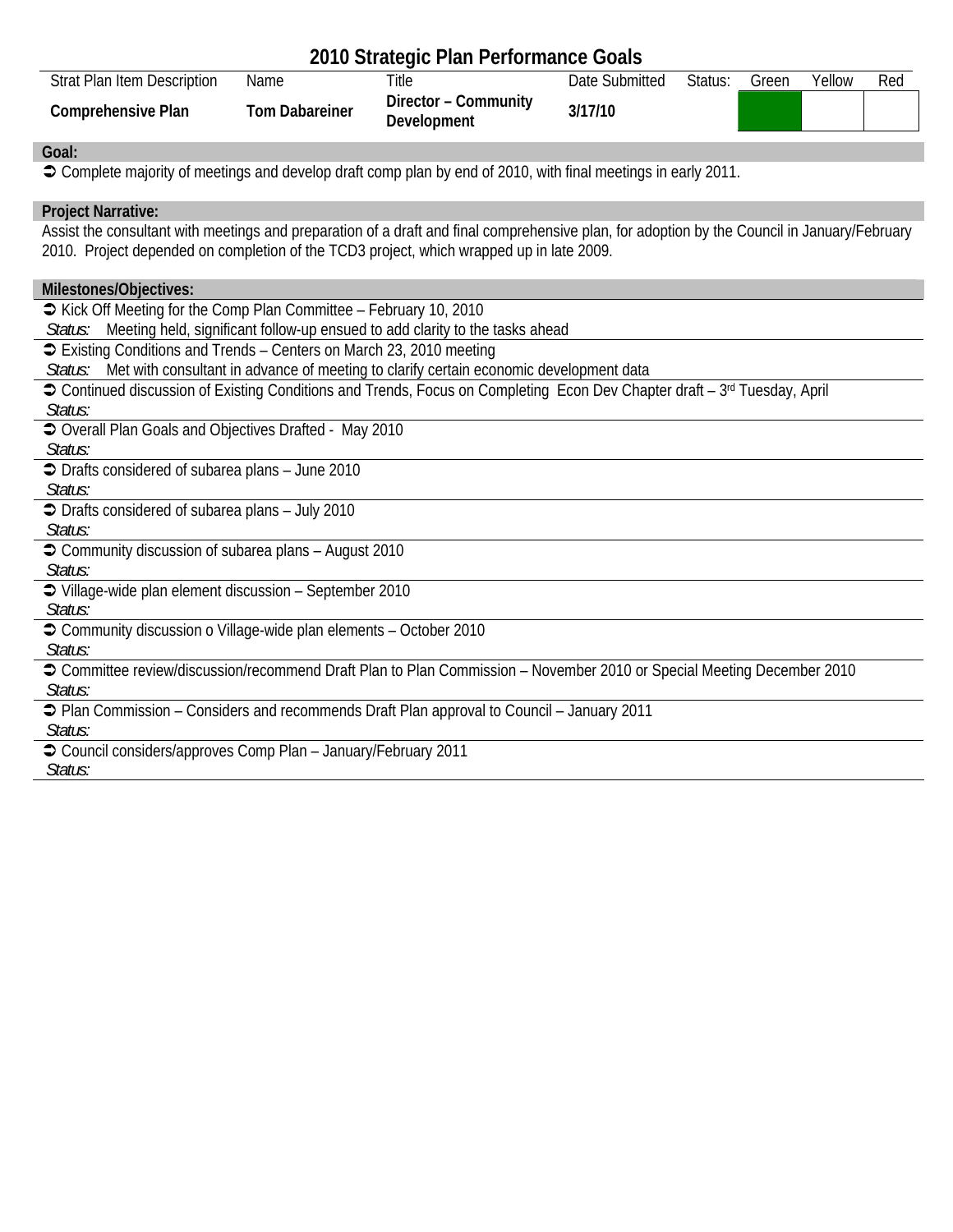|                                    |                       | 2010 Strategic Plan Performance Goals |                |         |       |        |     |
|------------------------------------|-----------------------|---------------------------------------|----------------|---------|-------|--------|-----|
| <b>Strat Plan Item Description</b> | Name.                 | Title                                 | Date Submitted | Status: | Green | Yellow | Red |
| <b>Solid Waste Contract</b>        | <b>Brandon Dieter</b> | <b>Management Analyst</b>             | 3/17/10        |         |       |        |     |

 $\supseteq$  By December 1, submit *recommendation for contract renewal* to Village Council for consideration.

- Submit solid waste contract scope report to Village Council for discussion by February 1
- Draft solid waste contract RFP to Village Council for review by May 1
- Complete analysis of RFP responses by September 1

# **Project Narrative:**

This project will result in a new solid waste contract for the Village of Downers Grove, to take effect on April 1, 2011. The Village is currently under a three-year contract with Republic Services, Inc. (also known as ARC Disposal and Recycling, Inc.) for collection and disposal of refuse, recycling and yard waste, collectively known as solid waste. The existing contract will expire on March 31, 2011. Prior to the expiration of the existing solid waste contract, Village staff will either a) renegotiate a contract for solid waste services with Republic, or b) select a vendor to provide solid waste services to the Village via a competitive RFP process.

# **Milestones/Objectives:**

 $\supseteq$  By February 1, submit solid waste contract scope report to Village Council for discussion / direction *Status:* Complete

 $\supset$  By March 1, complete resident solid waste survey and place on Village website

*Status:* Survey posted on Village Website on March 8

● By April 1, obtain direction from Village Council regarding scope of services and renegotiation of contract / RFP *Status:* Met with Village Manager & Deputy Village Manager to discuss timeline and milestones

● By May 1, Draft solid waste contract RFP / contract renegotiation plan to Village Council for review *Status:* 

● By September 1, complete RFP analysis / renegotiation of contract with ARC

*Status:* 

 $\supset$  By December 1, submit recommendation for solid waste contract renewal to Village Council for consideration *Status:*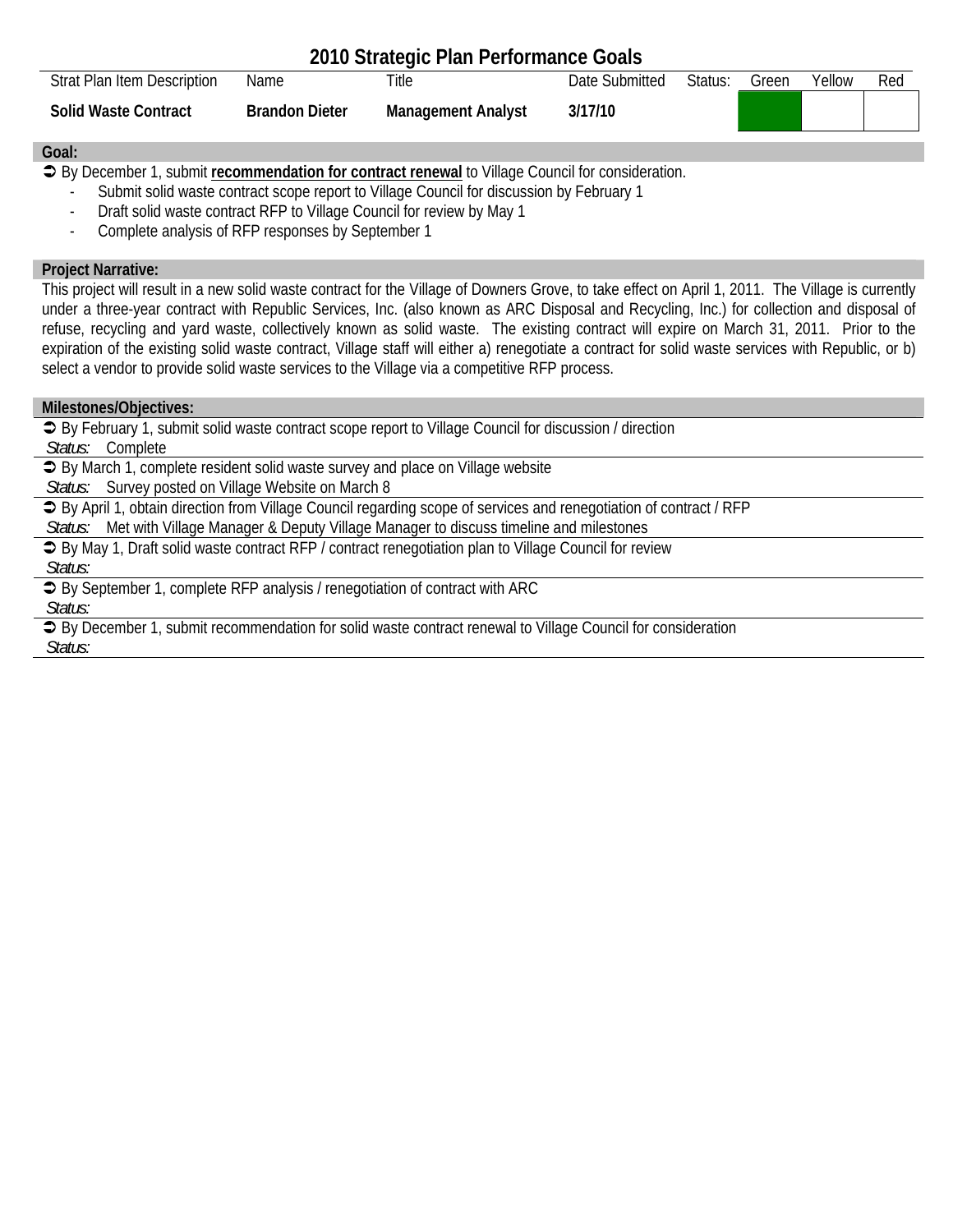|                                                                                                                                                                  |                                                            | 2010 Strategic Plan Performance Goals                                                 |                                                                                                                          |         |       |        |     |
|------------------------------------------------------------------------------------------------------------------------------------------------------------------|------------------------------------------------------------|---------------------------------------------------------------------------------------|--------------------------------------------------------------------------------------------------------------------------|---------|-------|--------|-----|
| Strat Plan Item Description                                                                                                                                      | Name                                                       | Title                                                                                 | Date Submitted                                                                                                           | Status: | Green | Yellow | Red |
| <b>FOIA Legislation</b>                                                                                                                                          | April Holden                                               | <b>Village Clerk</b>                                                                  | 2/8/10                                                                                                                   |         |       |        |     |
| Goal:                                                                                                                                                            |                                                            |                                                                                       |                                                                                                                          |         |       |        |     |
| → By May 1, provide status report to Village Manager regarding Village efforts to comply with new FOIA legislation, including estimated<br>cost/workload impact. |                                                            |                                                                                       |                                                                                                                          |         |       |        |     |
| <b>Project Narrative:</b>                                                                                                                                        |                                                            |                                                                                       |                                                                                                                          |         |       |        |     |
| Milestones/Objectives:                                                                                                                                           |                                                            |                                                                                       |                                                                                                                          |         |       |        |     |
| Training and emphasis of FOIA as a 2010 Strategic Plan goal                                                                                                      |                                                            |                                                                                       |                                                                                                                          |         |       |        |     |
| Status: The Legal Dept. and Clerk's Office attend the Community Development staff meeting on March 11 to review policy, provide                                  |                                                            |                                                                                       |                                                                                                                          |         |       |        |     |
|                                                                                                                                                                  | training and emphasize FOIA as a 2010 Strategic Plan goal. |                                                                                       |                                                                                                                          |         |       |        |     |
| $\supset$ Status report                                                                                                                                          |                                                            |                                                                                       |                                                                                                                          |         |       |        |     |
| Status:                                                                                                                                                          |                                                            |                                                                                       | Review of second month of implementation of FOIA scheduled for March 8, 2010. Invited are representatives from the Legal |         |       |        |     |
|                                                                                                                                                                  |                                                            | Dept., the Police Dept., Information Technology, the Police Dept. and Clerk's Office. |                                                                                                                          |         |       |        |     |
| $\supset$ Status report                                                                                                                                          |                                                            |                                                                                       |                                                                                                                          |         |       |        |     |
| Status: Attended staff meetings in Public Works and Finance to provide FOIA training.                                                                            |                                                            |                                                                                       |                                                                                                                          |         |       |        |     |
| $\supset$ Status report                                                                                                                                          |                                                            |                                                                                       |                                                                                                                          |         |       |        |     |
| Status: Prepared a report on February 2010 activity which was e-mailed to the Manager and included in the NAP dated 3/12/10.                                     |                                                            |                                                                                       |                                                                                                                          |         |       |        |     |
| $\supset$ Status report                                                                                                                                          |                                                            |                                                                                       |                                                                                                                          |         |       |        |     |
| Status: Worked with Information Technology to develop reporting guidelines in compliance with the Act.                                                           |                                                            |                                                                                       |                                                                                                                          |         |       |        |     |
| $\supset$ Status report                                                                                                                                          |                                                            |                                                                                       |                                                                                                                          |         |       |        |     |
| Status:                                                                                                                                                          |                                                            |                                                                                       | The financial impact of the new legislation has been calculated through February 2010 to be \$44,876.22.                 |         |       |        |     |
| $\bullet$                                                                                                                                                        |                                                            |                                                                                       |                                                                                                                          |         |       |        |     |
| Status:                                                                                                                                                          |                                                            |                                                                                       |                                                                                                                          |         |       |        |     |
| $\bullet$                                                                                                                                                        |                                                            |                                                                                       |                                                                                                                          |         |       |        |     |
| Status:                                                                                                                                                          |                                                            |                                                                                       |                                                                                                                          |         |       |        |     |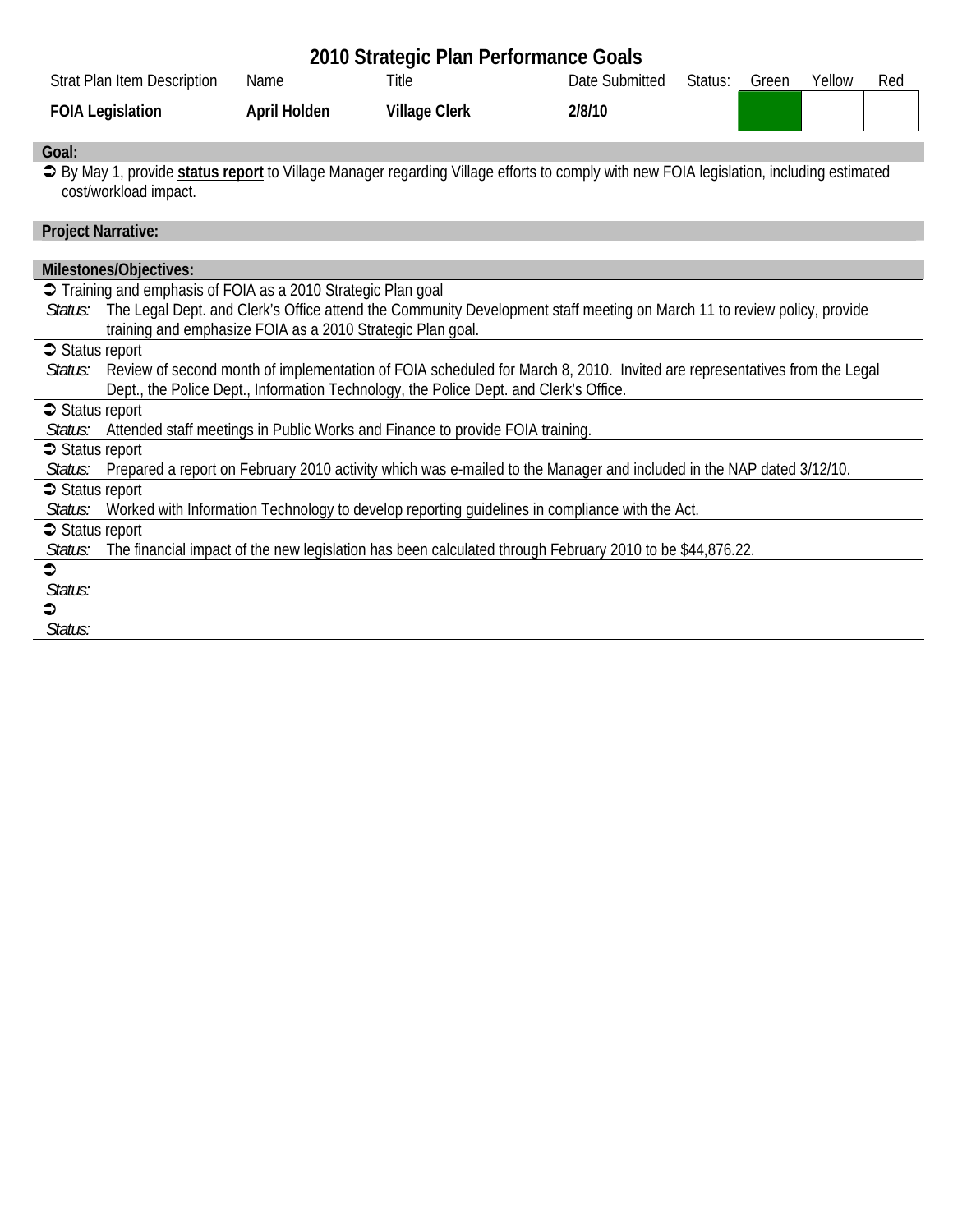| 2010 Strategic Plan Performance Goals |             |                   |                |         |       |        |     |
|---------------------------------------|-------------|-------------------|----------------|---------|-------|--------|-----|
| Strat Plan Item Description           | Name        | Title             | Date Submitted | Status: | Green | Yellow | Red |
| Darien-Woodridge FPD                  | Jim Jackson | <b>Fire Chief</b> | 3/19/10        |         |       |        |     |

Â By June 1, submit an **Intergovernmental Agreement** with DWFPD and **report** detailing the level of service and cost impacts of combining Fire Station 1 with DWFPD Station 2.

# **Project Narrative:**

The FD is performing a study on a partnership with Darien Woodridge Fire Protection District that addresses the combining of resources for emergency response. Every aspect of operation will be researched during this study to ensure emergency response to the communities will not be compromised. This research looks at the relocation of our equipment to the Darien Woodridge facility on 59th Street to enhance our services to the communities. Below lists a timeline for project.

| Milestones/Objectives:                                                                                                                  |
|-----------------------------------------------------------------------------------------------------------------------------------------|
| → February 15, 2010 – JOC – Reports are due from Sub-Committees outlining Operations, Obstacles, Costs, and Time needed for each        |
| area                                                                                                                                    |
| Completed<br><i>Status:</i>                                                                                                             |
| → February 16, 2010 – ISO Committee initial meeting                                                                                     |
| Status: Completed                                                                                                                       |
| → February 24 <sup>th</sup> , 2010 – ISO Committee meeting w/ ISO field rep – Letter authorization to be completed and given to ISO rep |
| Status: Completed                                                                                                                       |
| → March 5, 2010 – Draft of Operational report to be completed.                                                                          |
| Status: Completed                                                                                                                       |
| → March 23, 2010 – Joint Operations Committee Meeting to discuss first draft of report                                                  |
| Status:                                                                                                                                 |
| → March 29, 2010 – Meeting with Union to discuss report.                                                                                |
| Status:                                                                                                                                 |
| → May 15 <sup>th</sup> , 2010 – Final Version of Operational Analysis Report to be completed                                            |
| Status:                                                                                                                                 |
| → June 30 <sup>th</sup> IGA presented and signed                                                                                        |
| Status:                                                                                                                                 |
| → July 1, 2010 Implementation of [parameters set forth in report]                                                                       |
| Status:                                                                                                                                 |
| → August – September, ISO report on Village Grading                                                                                     |
| Status:                                                                                                                                 |
| → November 1, 2010 - Execution                                                                                                          |
| Status:                                                                                                                                 |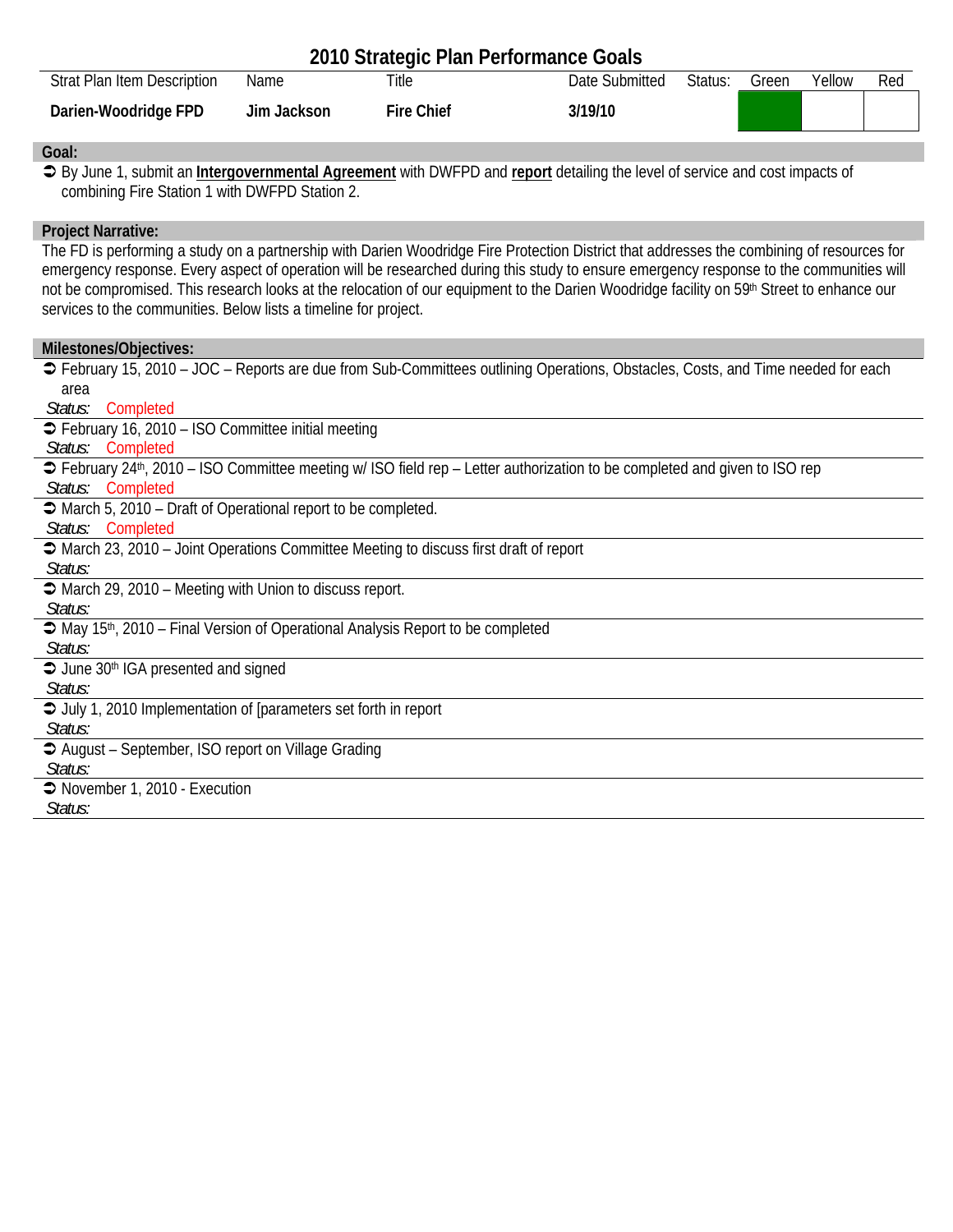# **2010 Strategic Plan Performance Goals**

| <b>Strat Plan Item Description</b>             | Name                  | Title                     | Date Submitted | Status: | Green | Yellow | Red |
|------------------------------------------------|-----------------------|---------------------------|----------------|---------|-------|--------|-----|
| <b>Sustainability Best</b><br><b>Practices</b> | <b>Brandon Dieter</b> | <b>Management Analyst</b> | 3/17/10        |         |       |        |     |

# **Goal:**

Â By the beginning of each quarter, present **report** detailing implementation status of selected best practices items to Village Manager.

# **Project Narrative:**

This project will result in a quarterly report to the Village Manager regarding the status of selected 2010 sustainability projects. The Sustainability Best Practices Annual Report for 2009 identified several short term goals which staff will address in an effort to be more environmentally-friendly and "green" mindful in Village operations. Staff reviewed the list of short term goals and selected specific sustainability action items to be addressed in 2010. Staff will track any progress related to these items throughout 2010 and a status report will be provided to the Village Manager on a quarterly basis.

# **Milestones/Objectives:**

**→** By the 2<sup>nd</sup> Friday of the month following the end of each quarter, present a report to the Village Manager indicating status of the Environmental Sustainability Projects identified for 2010.

*Status:* 

● By February 1, publish the Municipal Vehicle Anti-Idling Policy

*Status:* Complete

● By April 1, install idling units on municipal diesel vehicles

*Status:* Sole source vendor selected. Installation to be completed by March 31.

 $\supset$  By April 1, complete Village Hall lighting retrofit.

*Status:* In process

 $\supset$  By May 1, improve recycling procedures in Village facilities in addition to Village Hall.

*Status:* Completed in Public Works and Police Department buildings.

 $\supseteq$  By June 1, complete rain barrel distribution event.

*Status:* First rain barrel distribution event to be held on May 8 at the Downtown Market.

 $\supseteq$  By November 1, install solar panels on Village water pumping stations

*Status:* 

**↑** By December 1, complete update of Sustainability Best Practices Annual Report

*Status:* 

 $\supset$  On-Going Goals: reduce streetlight electricity usage, community outreach items, water conservation plan

*Status:*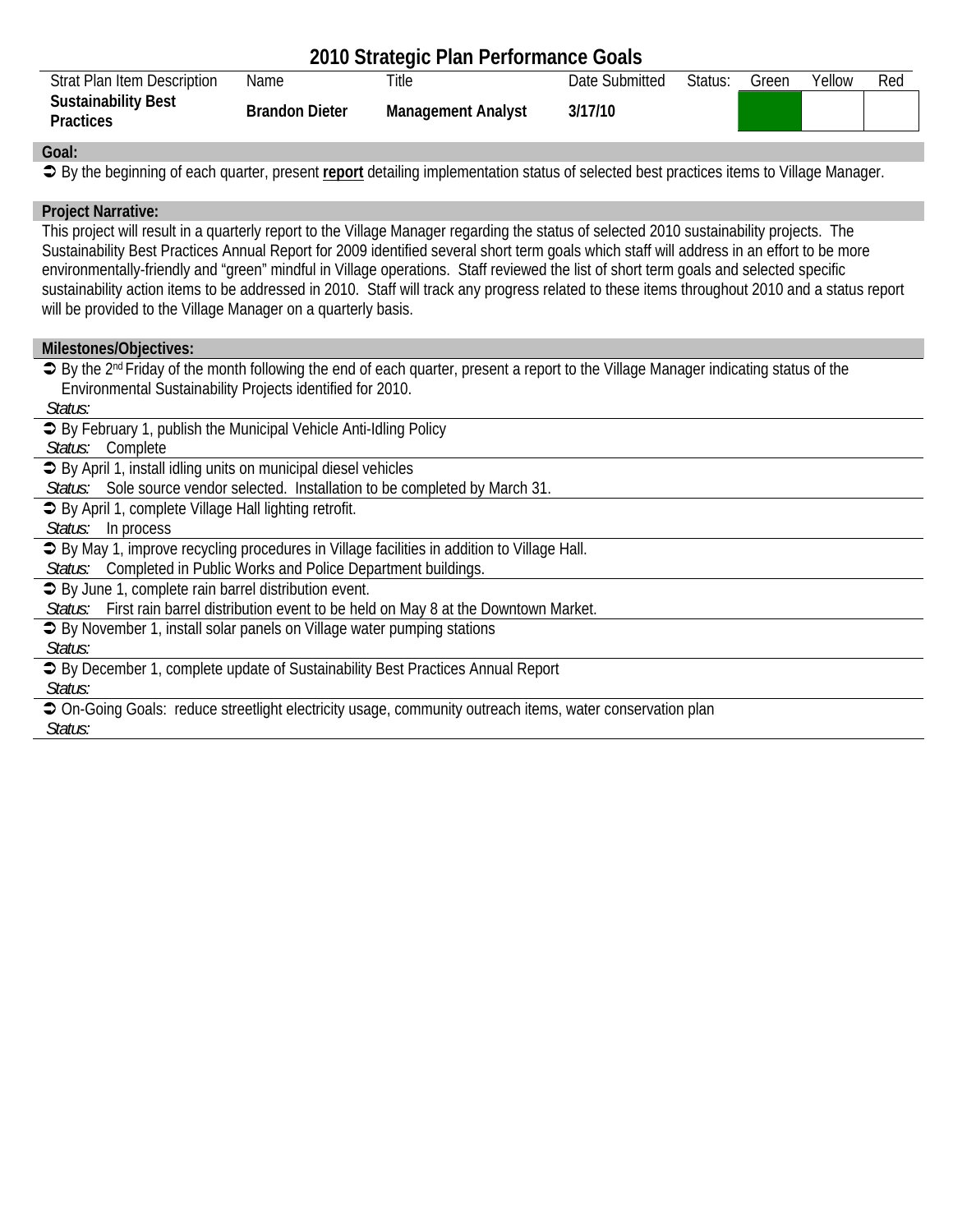|                                                                                                                                          |                       | 2010 Strategic Plan Performance Goals |                |         |       |        |     |
|------------------------------------------------------------------------------------------------------------------------------------------|-----------------------|---------------------------------------|----------------|---------|-------|--------|-----|
| Strat Plan Item Description                                                                                                              | Name                  | Title                                 | Date Submitted | Status: | Green | Yellow | Red |
| Annexations                                                                                                                              | <b>Tom Dabareiner</b> | Director - Community<br>Development   | 3/17/10        |         |       |        |     |
| Goal:                                                                                                                                    |                       |                                       |                |         |       |        |     |
| → By April 1, submit report detailing cost-benefit analysis and implementation strategy.                                                 |                       |                                       |                |         |       |        |     |
| <b>Project Narrative:</b>                                                                                                                |                       |                                       |                |         |       |        |     |
| Conduct a preliminary study to ascertain which unincorporated areas within or adjacent to the Village (but within the ultimate boundary) |                       |                                       |                |         |       |        |     |
| would generate a net positive fiscal impact through annexation. Consider the types of annexation, processes, policy and ordinance        |                       |                                       |                |         |       |        |     |
| amendments required to accomplish and prioritize the task of annexation.                                                                 |                       |                                       |                |         |       |        |     |
|                                                                                                                                          |                       |                                       |                |         |       |        |     |
| Milestones/Objectives:                                                                                                                   |                       |                                       |                |         |       |        |     |
| $\supset$ Initial study underway 1/11/10                                                                                                 |                       |                                       |                |         |       |        |     |
| Status: Completed                                                                                                                        |                       |                                       |                |         |       |        |     |
| → Draft report issued to Village Managers Office for review and discussion – Week of 2/8/10                                              |                       |                                       |                |         |       |        |     |
| Status: Report issued, review underway and discussions scheduled                                                                         |                       |                                       |                |         |       |        |     |
| → VMO begins discussions with Council members - Week of 2/22/10                                                                          |                       |                                       |                |         |       |        |     |
| Status: VMO held initial discussions with some members, received somewhat revised direction                                              |                       |                                       |                |         |       |        |     |
| → Decision made on best approach for further action – Week of 3/1/10                                                                     |                       |                                       |                |         |       |        |     |
| Status: Decision made to investigate potential to annex small, surrounded areas; delay larger area consideration for Strategic Plan      |                       |                                       |                |         |       |        |     |
| → Meeting with VMO, Legal and CD reps to discuss process – mid-March                                                                     |                       |                                       |                |         |       |        |     |
| Status: Summary report prepared 3/17/10 for VMO to assist with discussions with Council members                                          |                       |                                       |                |         |       |        |     |
| $\Rightarrow$ Await further direction                                                                                                    |                       |                                       |                |         |       |        |     |
| Status:                                                                                                                                  |                       |                                       |                |         |       |        |     |
| $\bullet$                                                                                                                                |                       |                                       |                |         |       |        |     |
| Status:                                                                                                                                  |                       |                                       |                |         |       |        |     |
| $\bullet$                                                                                                                                |                       |                                       |                |         |       |        |     |
| Status:                                                                                                                                  |                       |                                       |                |         |       |        |     |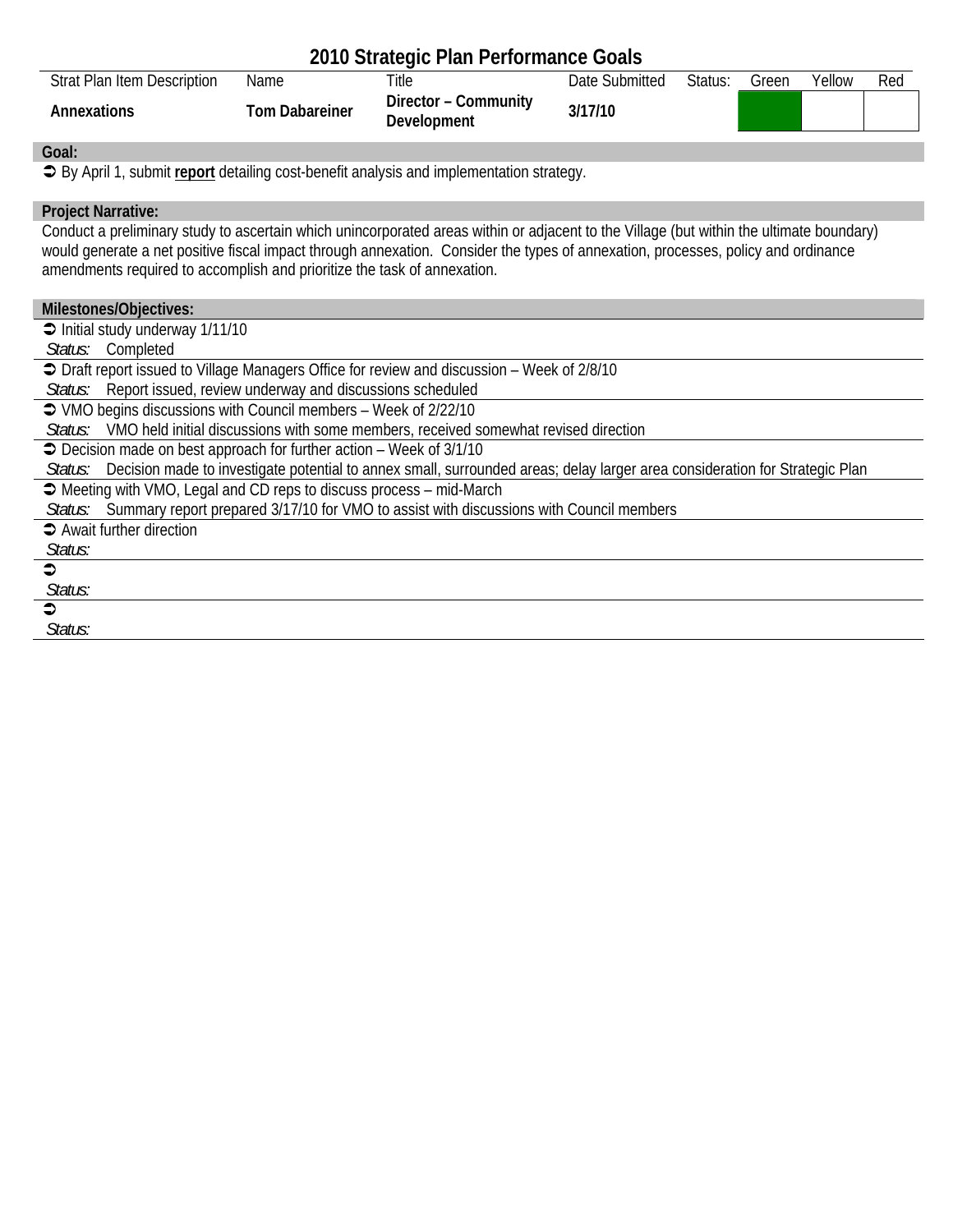|                                    |            | 2010 Strategic Plan Performance Goals |                |         |       |        |     |
|------------------------------------|------------|---------------------------------------|----------------|---------|-------|--------|-----|
| <b>Strat Plan Item Description</b> | Name       | Title                                 | Date Submitted | Status: | Green | Yellow | Red |
| <b>Stormwater Utility</b>          | Nan Newlon | Director - Public Works               | 2/17/10        |         |       |        |     |

Â By July 1, submit **report** detailing cost-benefit analysis and implementation strategy.

#### **Project Narrative:**

This project includes preparing a report which identifies the costs, benefits and issues associated with implementing a stormwater utility for presentation to Village Council. This will include a summary of the Village's objectives and funding needs with respect to stormwater, based upon the WIIP and subsequent, completed sub-watershed plans and current regulatory requirements.

#### **Milestones/Objectives:**

 $\supset$  Prepare an analysis of the gap between existing and recommended stormwater maintenance levels and estimate cost of increasing level of service to match recommended levels.

*Status:* Underway, draft analysis to be completed by 3/26, Stan Balicki

 $\supset$  Prepare an analysis of the cost of performing education and enforcement activities required to comply with Federal and State regulations.

*Status:* Underway, draft analysis to be completed by 3/26, Mike Millette

 $\supset$  Compile capital costs of future stormwater improvements using CIP and completed sub-watershed plans.

*Status:* Underway, draft report to be completed by 3/26, Nan Newlon

 $\supset$  Consolidate costs associated with stormwater maintenance, regulatory and capital costs and determine potential fee strategies *Status:* Begin 3/26, draft report to be completed by 4/16, NN, MM, SB

**◯** Conduct meeting with Finance Department and Village Manager's office to review draft report of funding strategies

*Status:* By 4/28

 $\supset$  Draft final report for presentation to Village Council

*Status:* Complete by 5/28

#### $\bullet$ *Status:*   $\bullet$

*Status:*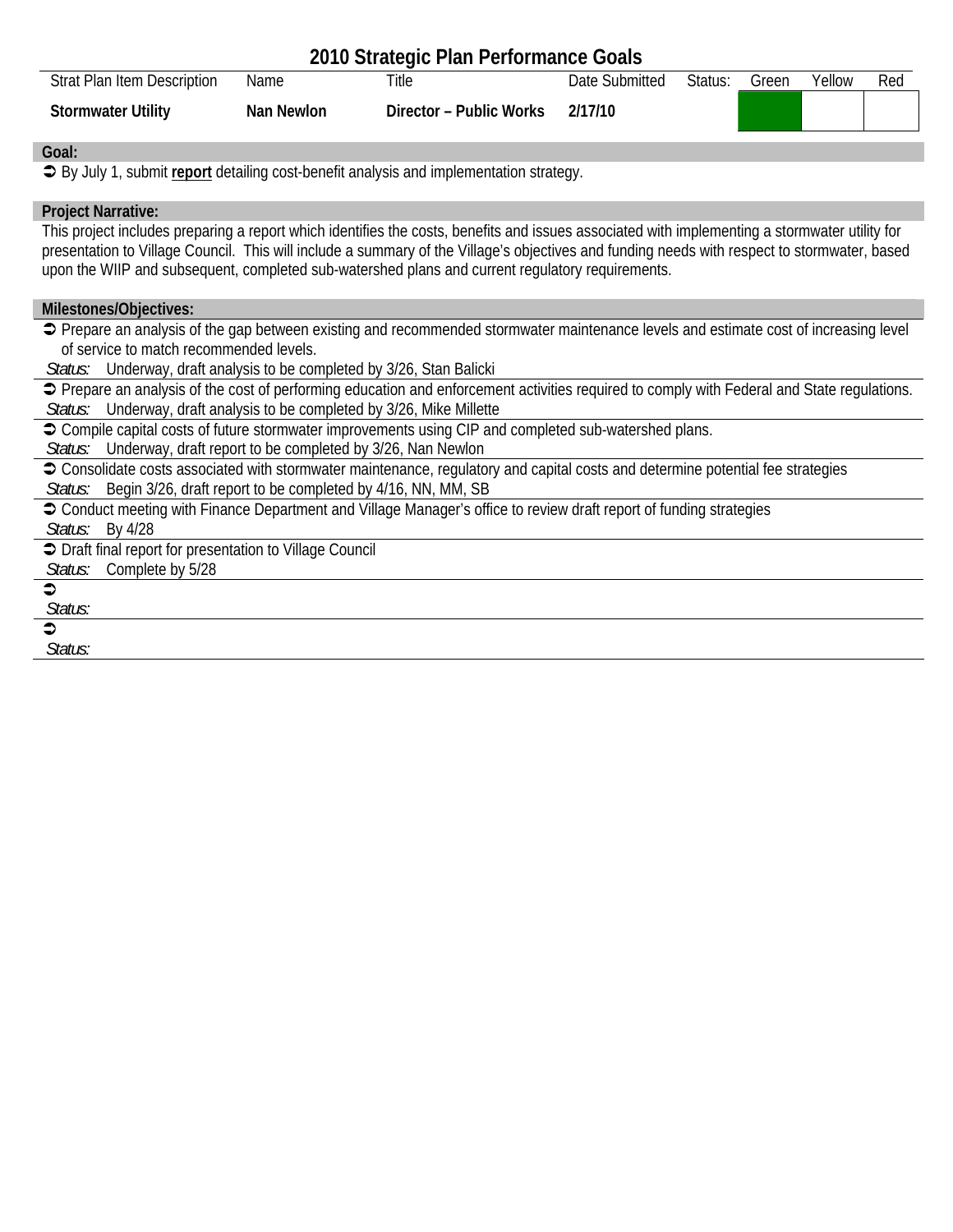| 2010 Strategic Plan Performance Goals |            |                        |                |         |       |        |     |
|---------------------------------------|------------|------------------------|----------------|---------|-------|--------|-----|
| Strat Plan Item Description           | Name       | Title                  | Date Submitted | Status: | Green | Yellow | Red |
| <b>TCD3</b> Implementation            | Mike Baker | Deputy Village Manager | 3/17/10        |         |       |        |     |

Â By October 1, **implement** improved governmental coordination and neighborhood communication model. By December 1, complete **workplan** based on items raised during TCD3 discussions.

#### **Project Narrative:**

This project requires review and further consideration of TCD3 reports and appendices to deter any further action required in response to input obtained through the TCD3 process. Venues for further consideration include the following:

- Village Council Strategic Plan Process
- Comprehensive Plan Process
- Human Services Commission consideration of Neighborhood Network Concept
- Other Board and Commission discussion of key findings and issues

#### **Milestones/Objectives:**

**↑ By March 31, review TCD3 report and appendices** 

*Status: Not completed – planning review by April 9 in conjunction with presentation to Strategic Plan Consultant* 

● By April 16, provide TCD3 information to strategic plan consultant

*Status:* 

Â By April 30, determine plan for Human Services consideration of improved governmental coordination and neighborhood communication model, with planned completion to occur by October 1

*Status:* 

| <u>o www.</u>                                                          |
|------------------------------------------------------------------------|
| → By May 31, determine any other actions required to review TCD3 input |
| Status:                                                                |
| €                                                                      |
| Status:                                                                |
| $\bullet$                                                              |
| Status:                                                                |
| €                                                                      |
| Status:                                                                |
| €                                                                      |
| Status:                                                                |
|                                                                        |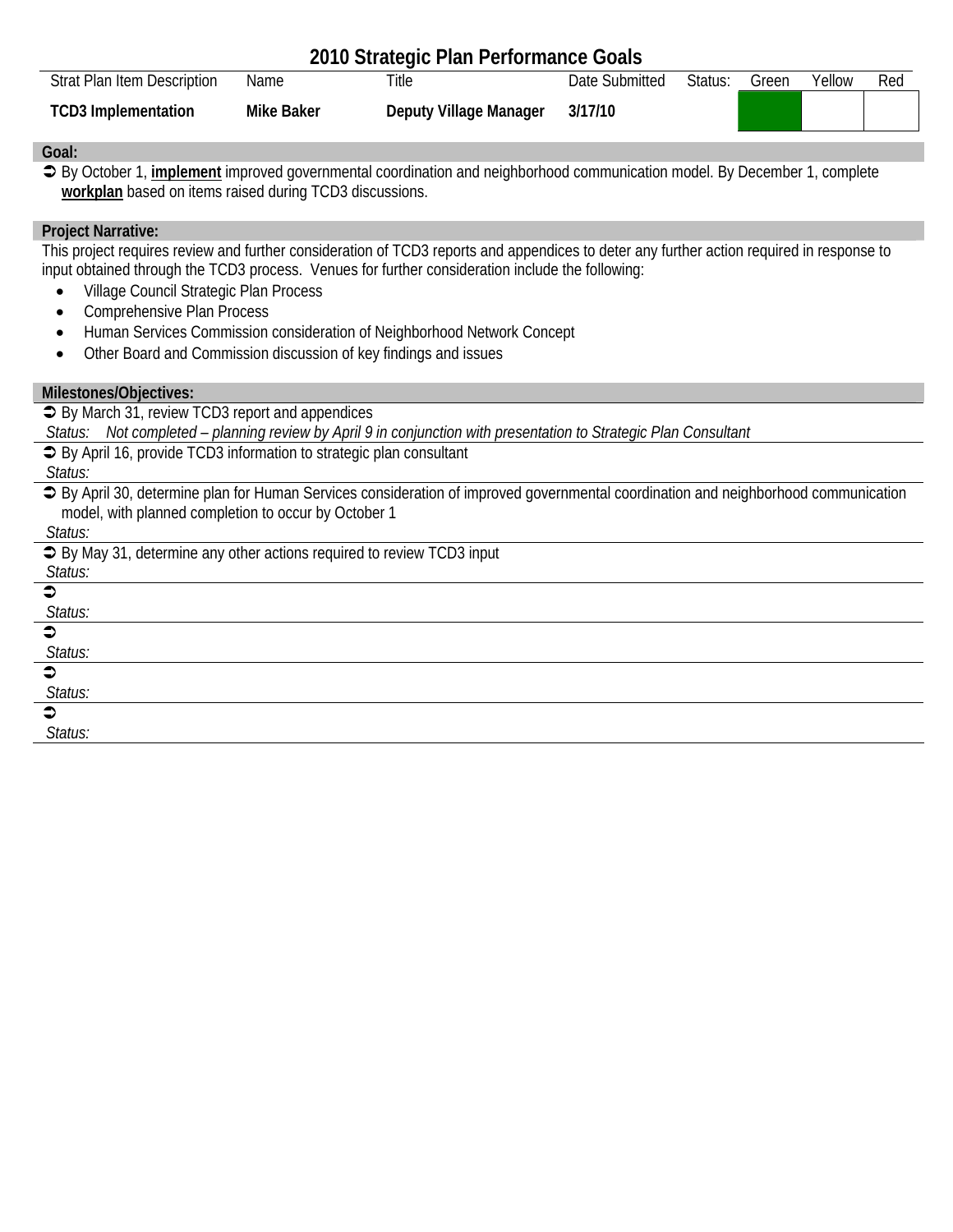|                                                                                                                                                                                                                                                                                                                                                                                                                                                                  |                | 2010 Strategic Plan Performance Goals                                   |                |         |       |        |     |
|------------------------------------------------------------------------------------------------------------------------------------------------------------------------------------------------------------------------------------------------------------------------------------------------------------------------------------------------------------------------------------------------------------------------------------------------------------------|----------------|-------------------------------------------------------------------------|----------------|---------|-------|--------|-----|
| <b>Strat Plan Item Description</b>                                                                                                                                                                                                                                                                                                                                                                                                                               | Name           | Title                                                                   | Date Submitted | Status: | Green | Yellow | Red |
| <b>CIP Project Outreach</b>                                                                                                                                                                                                                                                                                                                                                                                                                                      | Doug Kozlowski | Director -<br>Communications                                            | 2/8/10         |         |       |        |     |
| Goal:                                                                                                                                                                                                                                                                                                                                                                                                                                                            |                |                                                                         |                |         |       |        |     |
| → By May 1, begin <i>implementation</i> of coordinated outreach activities for 2010 capital projects.                                                                                                                                                                                                                                                                                                                                                            |                |                                                                         |                |         |       |        |     |
| <b>Project Narrative:</b><br>Provide timely information to residents impacted by capital project activity in a manner that is meaningful, easily understandable, and clearly<br>explains the impact of the construction activity or any actions that may be required on their part in order to accommodate the project.<br>Messages will be coordinated among multiple information and media sources, including signage, door hangers, notices and online media. |                |                                                                         |                |         |       |        |     |
| Milestones/Objectives:                                                                                                                                                                                                                                                                                                                                                                                                                                           |                |                                                                         |                |         |       |        |     |
| → By March 9, PW Director and Communications Director Meet establish timeline and tasks to ensure enhanced communications by start of<br>construction season<br>Status: Meeting conducted and future meetings with Project Managers scheduled                                                                                                                                                                                                                    |                |                                                                         |                |         |       |        |     |
| Supersional By March 15, send email invitation to potential focus group participants                                                                                                                                                                                                                                                                                                                                                                             |                |                                                                         |                |         |       |        |     |
| Status:                                                                                                                                                                                                                                                                                                                                                                                                                                                          |                | The invitation has been emailed with RSVPs requested by March 26, 2010. |                |         |       |        |     |
| → By March 16, conduct regular weekly meetings with PW Project Managers to develop project list and integrate CIP communications<br>enhancements into current project notification procedures                                                                                                                                                                                                                                                                    |                |                                                                         |                |         |       |        |     |
| Status: Meeting conducted to formulate timeline and list of projects that will include enhanced notification features.                                                                                                                                                                                                                                                                                                                                           |                |                                                                         |                |         |       |        |     |
| S By March 17, meet with Public Relations Coordinator to review information flow from PW, design email format and discuss the                                                                                                                                                                                                                                                                                                                                    |                |                                                                         |                |         |       |        |     |
| development of promotional materials                                                                                                                                                                                                                                                                                                                                                                                                                             |                |                                                                         |                |         |       |        |     |
| Status: Meeting conducted and will be continued on March 22 as part of focus group agenda meeting                                                                                                                                                                                                                                                                                                                                                                |                |                                                                         |                |         |       |        |     |
| → By March 22, finalize the approach, questions and agenda for focus group<br>Status:                                                                                                                                                                                                                                                                                                                                                                            |                |                                                                         |                |         |       |        |     |
| → By March 30 conduct focus group comprised of individuals who experienced passed projects                                                                                                                                                                                                                                                                                                                                                                       |                |                                                                         |                |         |       |        |     |
| Status: The focus group date moved to Tuesday, March 30, 2010. This date was reflected invitation.                                                                                                                                                                                                                                                                                                                                                               |                |                                                                         |                |         |       |        |     |
| → By March 30, review focus group data and integrate results wherever possible into enhancements<br>Status:                                                                                                                                                                                                                                                                                                                                                      |                |                                                                         |                |         |       |        |     |
| → By April 9, finalize list of projects that will include enhanced communication options                                                                                                                                                                                                                                                                                                                                                                         |                |                                                                         |                |         |       |        |     |
| Status:                                                                                                                                                                                                                                                                                                                                                                                                                                                          |                |                                                                         |                |         |       |        |     |

 $\supseteq$  By April 17, finalize e-mail format

*Status:*

 $\supset$  On April 20, announce enhanced communication program at Council Meeting *Status:*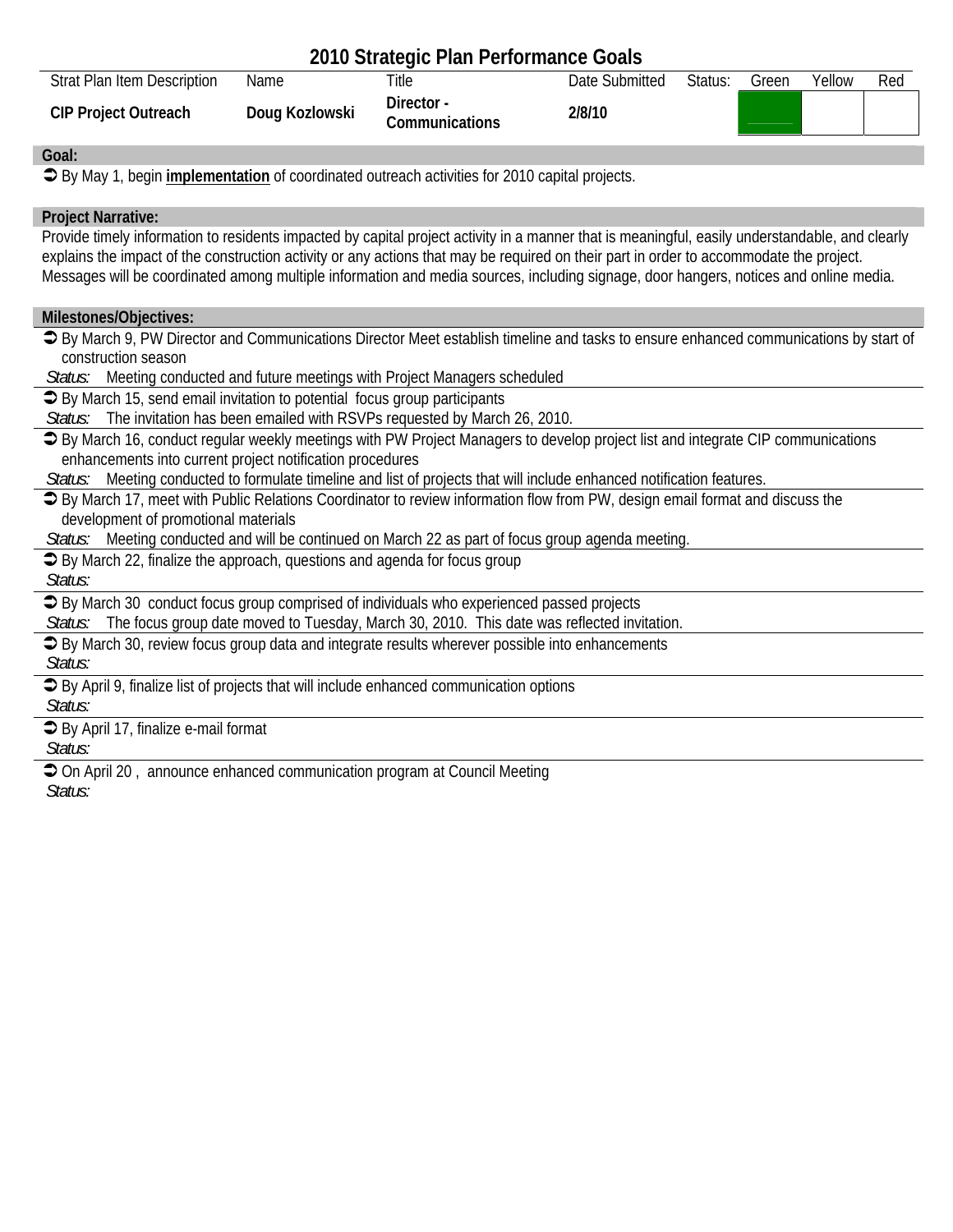| 2010 Strategic Plan Performance Goals |               |                        |                |         |       |        |     |  |
|---------------------------------------|---------------|------------------------|----------------|---------|-------|--------|-----|--|
| Strat Plan Item Description           | Name          | Title                  | Date Submitted | Status: | Green | Yellow | Red |  |
| Customer Service                      | Michael Baker | Deputy Village Manager | 2/8/10         |         |       |        |     |  |

Â By July 1, initiate a Village-wide customer service tracking system including a basic satisfaction survey to be provided to customers who receive Village services.

Â By September 1, provide online report and post first round of KPI's internally.

# **Project Narrative:**

The purpose of this item is to develop a systematic and sustainable means by which to focus on improvement in the area of customer service. A simple and easily understandable measurement-driven approach will be used that asks the customer how satisfied they were with a recent interaction with a Village staff member. Results will be regularly reported and posted to raise awareness of and drive further improvement in this area. Focus groups with employees and a pilot program element will be used to gain acceptance & gradually introduce the program, ensuring greater chances of success.

#### **Milesstones/Objectives:**

**■** By March 10, assemble internal team to develop key concepts *Status: Not yet completed - Planned for completion by March 31*  **◯** By March 17, deliver presentation to directors with refined program elements *Status: Not yet completed - Planned for completion on April 7*  **■** By March 31, assemble pilot project team *Status:*   $\supset$  By April 15, meet with pilot project team and develop implementation strategy *Status:*   $\supset$  By April 30, begin using customer service cards for pilot project team member *Status:*  **■** By May 31, expand use of system other selected participants *Status:*  **→** By June 30, expand use of system Village Wide *Status:*   $\supset$  By September 1, post progress reports online and within Village facilities *Status:*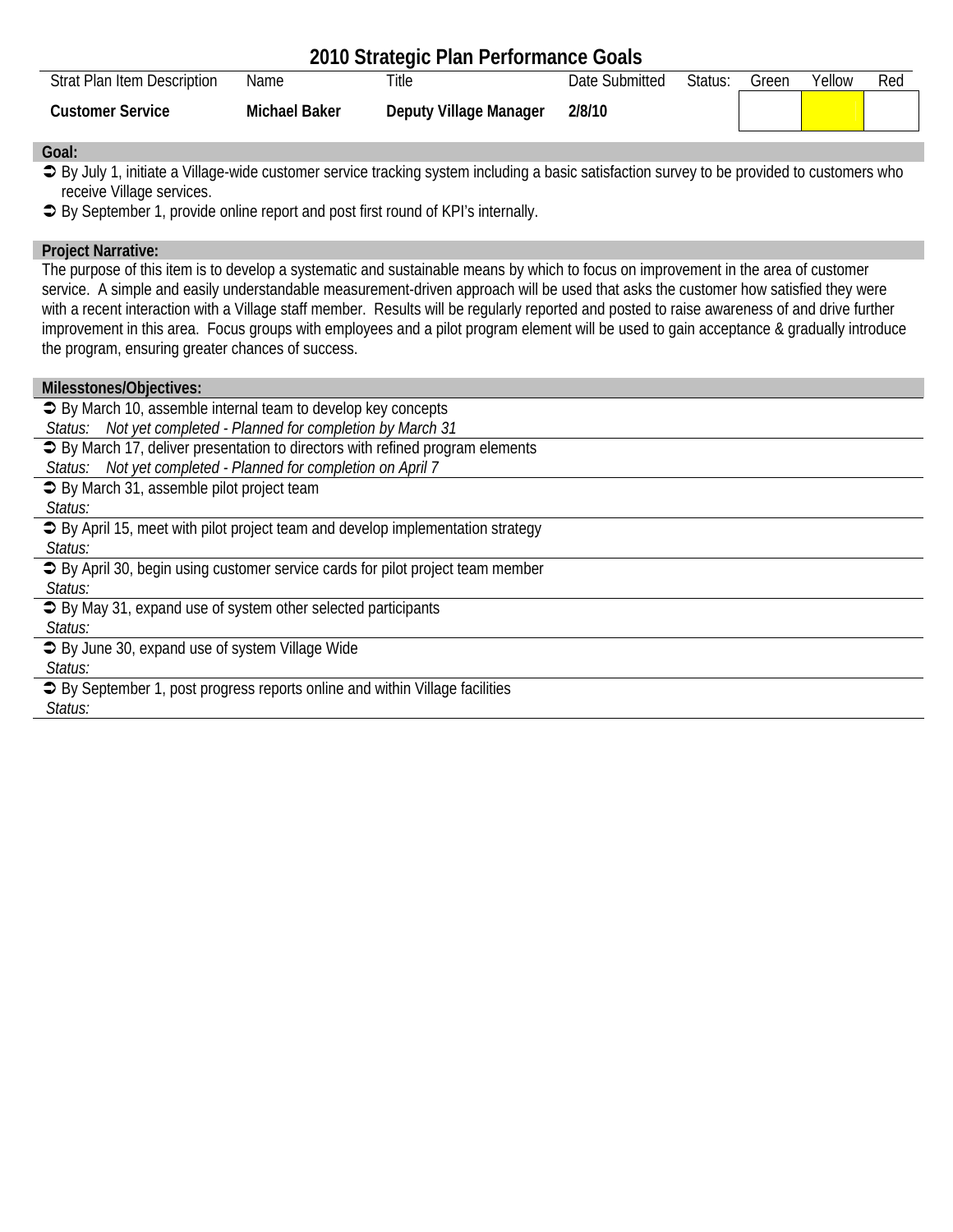| 2010 Strategic Plan Performance Goals |            |                        |                |         |       |        |     |  |
|---------------------------------------|------------|------------------------|----------------|---------|-------|--------|-----|--|
| <b>Strat Plan Item Description</b>    | Name       | Title                  | Date Submitted | Status: | Green | Yellow | Red |  |
| <b>Economic Development</b><br>Plan   | Mike Baker | Deputy Village Manager | 3/17/10        |         |       |        |     |  |

Â By July 1, update **overall strategy, action items, document detailing roles & responsibilities** between EDC and Village that clarifies expectations – meet at least quarterly to review progress.

# **Project Narrative:**

This project involves collaboration and clarification of roles and responsibilities between key officials from the Village and EDC, including the Village Manager, Deputy Village Manager, Director of Community Development and EDC President. Successful achievement of the goal will result in and updated market analysis of identify key sectors of the economy around which to target future Downers Grove economic development efforts.

| Milestones/Objectives:                                                                                        |
|---------------------------------------------------------------------------------------------------------------|
| $\supset$ By April 16, hold meeting with key officials to assign responsibilities related to goal achievement |
| Status:                                                                                                       |
| $\supset$ By May 31, meet to determine fulfillment of responsibilities and future action required             |
| Status:                                                                                                       |
| $\supset$ By June 30, complete draft strategy document                                                        |
| Status:                                                                                                       |
| → By July 31, finalize strategy document                                                                      |
| Status:                                                                                                       |
| ≏                                                                                                             |
| Status:                                                                                                       |
| ≏                                                                                                             |
| Status:                                                                                                       |
| ≏                                                                                                             |
| Status:                                                                                                       |
| €                                                                                                             |
| Status:                                                                                                       |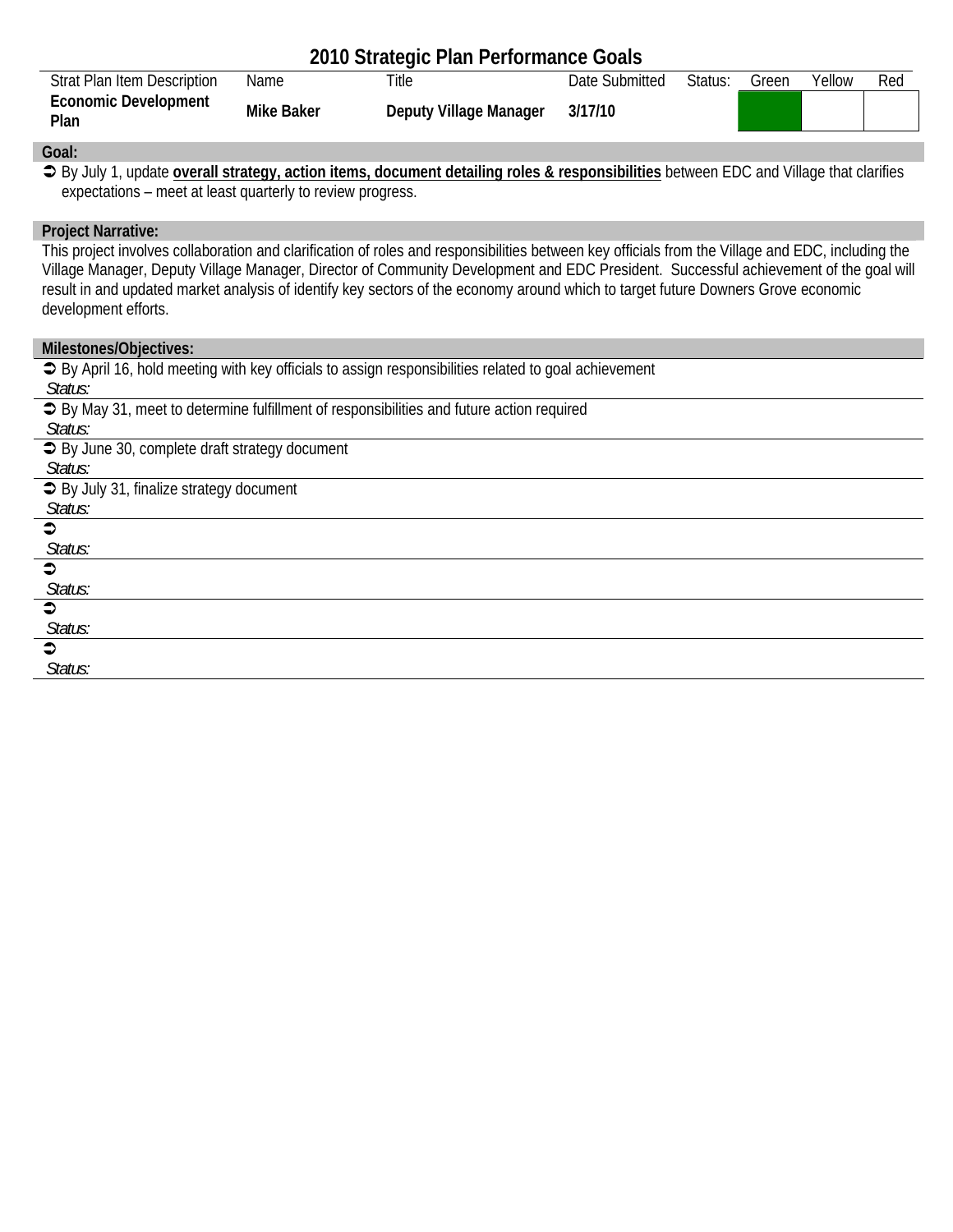| 2010 Strategic Plan Performance Goals                                                                                                          |                    |                    |                |         |       |        |     |  |
|------------------------------------------------------------------------------------------------------------------------------------------------|--------------------|--------------------|----------------|---------|-------|--------|-----|--|
| Strat Plan Item Description                                                                                                                    | Name               | Title              | Date Submitted | Status: | Green | Yellow | Red |  |
| <b>Reserve Policy</b>                                                                                                                          | <b>Judy Buttny</b> | Director - Finance | 3/19/10        |         |       |        |     |  |
| Goal:                                                                                                                                          |                    |                    |                |         |       |        |     |  |
| → By July 1, present revised reserve policy for Council consideration.                                                                         |                    |                    |                |         |       |        |     |  |
| <b>Project Narrative:</b>                                                                                                                      |                    |                    |                |         |       |        |     |  |
| This project will result in an updated Reserve Policy for the Village of Downers Grove. A primary objective of a reserve policy is to maintain |                    |                    |                |         |       |        |     |  |
| adequate resources to cope with contingencies. In addition, a Reserve Policy is necessary to maintain investment grade bond ratings.           |                    |                    |                |         |       |        |     |  |
| Milestones/Objectives:                                                                                                                         |                    |                    |                |         |       |        |     |  |
| → By April 1 research best practices with GFOA, and read policies of other communities.                                                        |                    |                    |                |         |       |        |     |  |
| Status:                                                                                                                                        |                    |                    |                |         |       |        |     |  |
| → By June 1 review results of Water Rate Study to incorporate feedback on Water Fund.                                                          |                    |                    |                |         |       |        |     |  |
| Status:                                                                                                                                        |                    |                    |                |         |       |        |     |  |
| $\supset$ By June 15 prepare draft policy.                                                                                                     |                    |                    |                |         |       |        |     |  |
| Status:                                                                                                                                        |                    |                    |                |         |       |        |     |  |
| $\bullet$                                                                                                                                      |                    |                    |                |         |       |        |     |  |
| Status:                                                                                                                                        |                    |                    |                |         |       |        |     |  |
| $\bullet$                                                                                                                                      |                    |                    |                |         |       |        |     |  |
| Status:                                                                                                                                        |                    |                    |                |         |       |        |     |  |
| $\bullet$                                                                                                                                      |                    |                    |                |         |       |        |     |  |
| Status:                                                                                                                                        |                    |                    |                |         |       |        |     |  |
| Status:                                                                                                                                        |                    |                    |                |         |       |        |     |  |
| ≏                                                                                                                                              |                    |                    |                |         |       |        |     |  |
| Status:                                                                                                                                        |                    |                    |                |         |       |        |     |  |